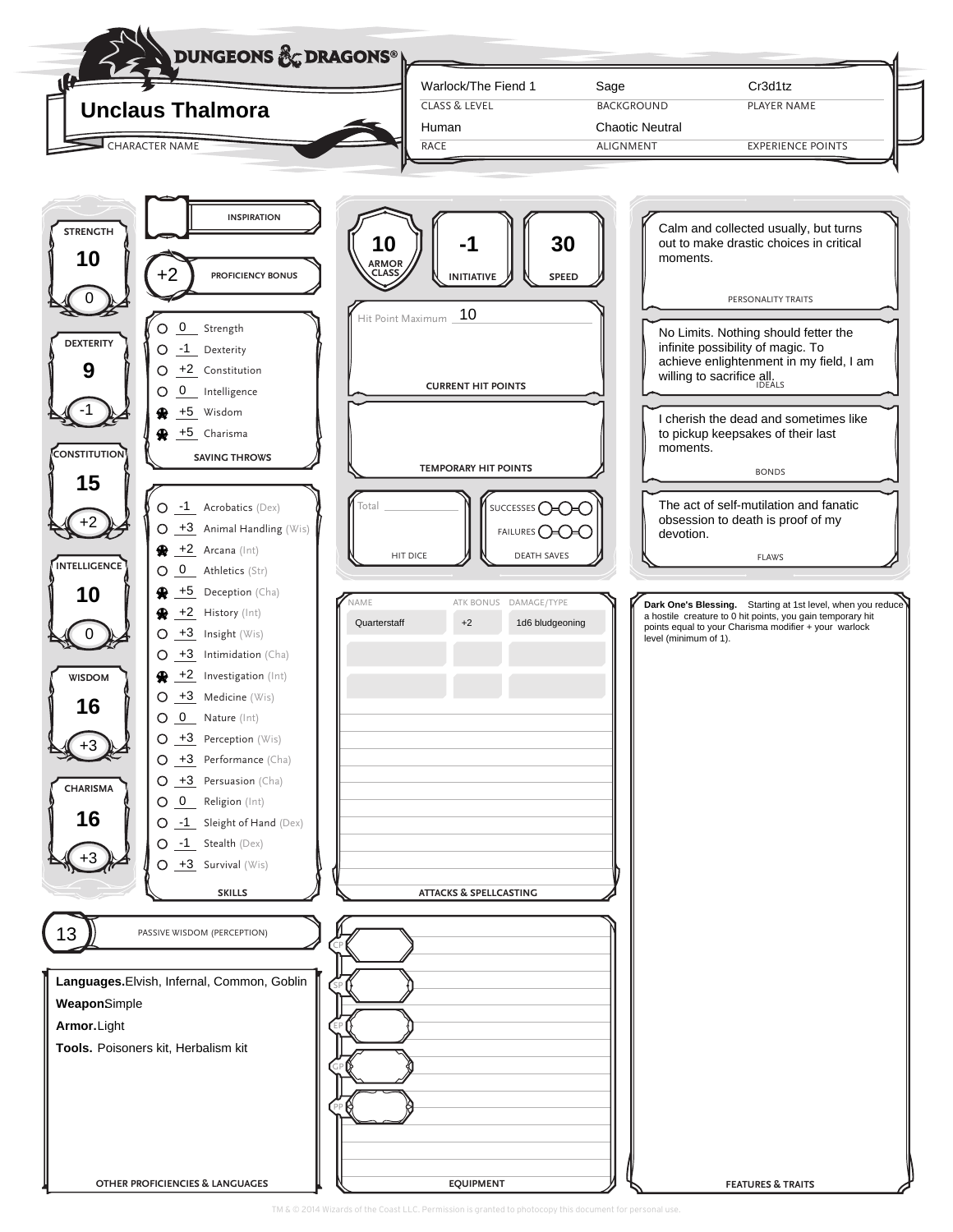| <b>Unclaus Thalmora</b>                                                                                                                                                                                                                                                                                                                                                                                                                                                                                                                                                                                                                                                                                                                                                   | 51 years<br>$\overline{\mathsf{AGE}}$ | $5'8"$<br><b>HEIGHT</b>                                                              | 165 lbs.<br>WEIGHT |  |
|---------------------------------------------------------------------------------------------------------------------------------------------------------------------------------------------------------------------------------------------------------------------------------------------------------------------------------------------------------------------------------------------------------------------------------------------------------------------------------------------------------------------------------------------------------------------------------------------------------------------------------------------------------------------------------------------------------------------------------------------------------------------------|---------------------------------------|--------------------------------------------------------------------------------------|--------------------|--|
| <b>CHARACTER NAME</b>                                                                                                                                                                                                                                                                                                                                                                                                                                                                                                                                                                                                                                                                                                                                                     | EYES                                  | SKIN                                                                                 | <b>HAIR</b>        |  |
| <b>CHARACTER APPEARANCE</b><br>Unclaus is an infamous outcast of a remote Mabic<br>Academy. He used to be a researcher within the<br>academy, but his prefered research topics left<br>the council with no other choice but to admonish<br>him and cast him out for the repeated violation<br>of academy rules of conduct. Long after his<br>departure, legends are retold among the studique<br>aspiring mages, of one crazed magician who'd bain<br>a kick from mutilating his own body. Having set<br>off on a journey of a life devoted to the persuit<br>of the mysteries behind death and decay, Uncleus<br>doesn't shy away from any place where trouble is<br>abrew and lives are guaranteed to be<br>extinguished, for his pursuit leads him towards<br>battles. |                                       | NAME<br><b>ALLIES &amp; ORGANIZATIONS</b><br><b>ADDITIONAL FEATURES &amp; TRAITS</b> | <b>SYMBOL</b>      |  |
|                                                                                                                                                                                                                                                                                                                                                                                                                                                                                                                                                                                                                                                                                                                                                                           |                                       |                                                                                      |                    |  |
|                                                                                                                                                                                                                                                                                                                                                                                                                                                                                                                                                                                                                                                                                                                                                                           |                                       |                                                                                      |                    |  |
|                                                                                                                                                                                                                                                                                                                                                                                                                                                                                                                                                                                                                                                                                                                                                                           |                                       |                                                                                      |                    |  |
|                                                                                                                                                                                                                                                                                                                                                                                                                                                                                                                                                                                                                                                                                                                                                                           |                                       |                                                                                      |                    |  |
| <b>CHARACTER BACKSTORY</b>                                                                                                                                                                                                                                                                                                                                                                                                                                                                                                                                                                                                                                                                                                                                                |                                       | <b>TREASURE</b>                                                                      |                    |  |

TM & © 2014 Wizards of the Coast LLC. Permission is granted to photocopy this document for personal use.